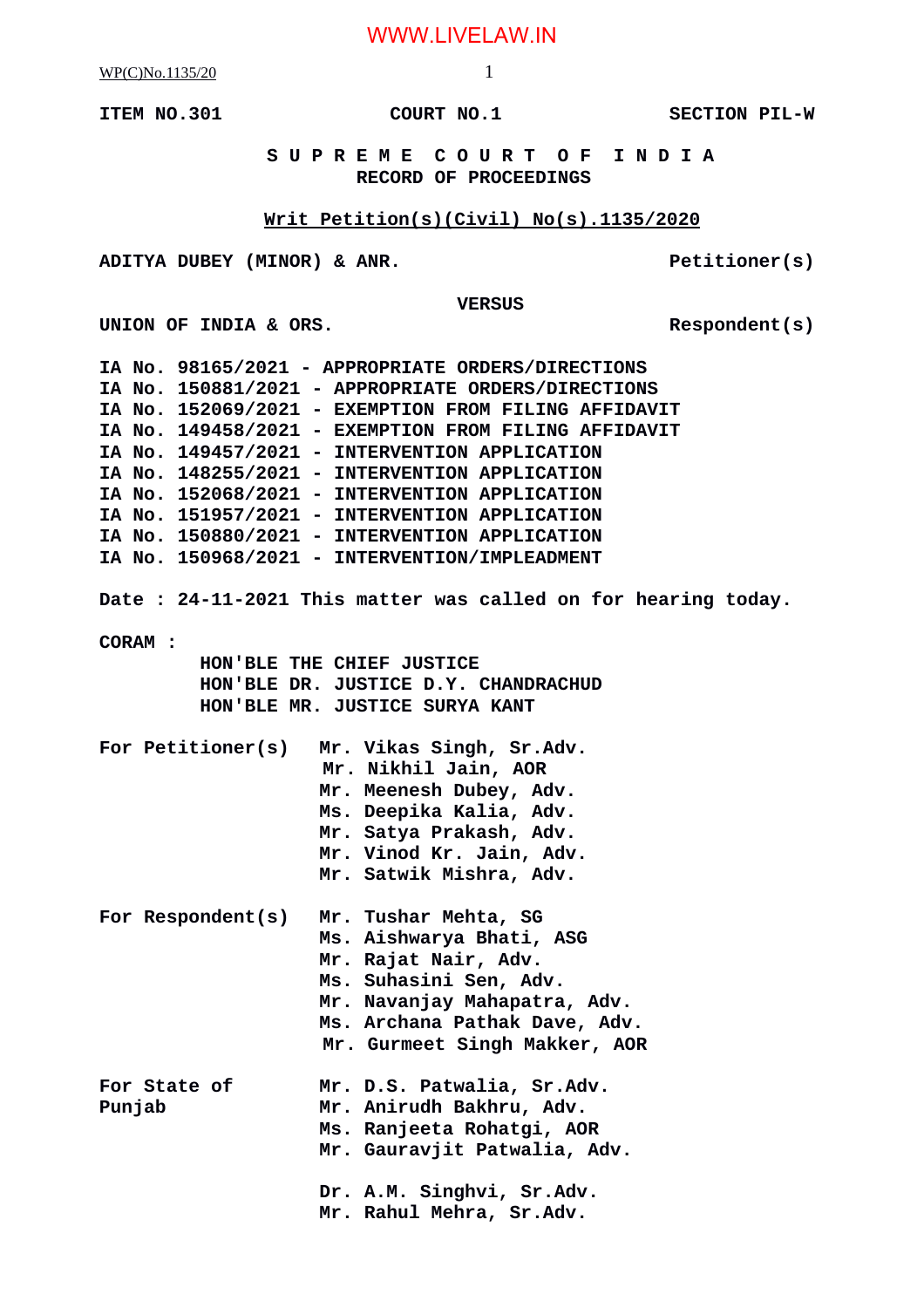**Ms. Jyoti Mendiratta, AOR Mr. Amit Bhandari, Adv. Ms. Uttara Babbar, AOR Mr. Rajiv Raizada, Sr.Adv./AAG Mr. Rajeev Kumar Dubey, Adv. Mr. Ashwin Mishra, Adv. Mr. Anurag Tiwari, Adv. Mr. Kamlendra Mishra, AOR Mr. Anil Grover, Sr.AAG Ms. Noopur Singhal, Adv. Mr. Rahul Khurana, Adv. Mr. Satish Kumar, Adv. Ms. Babita Mishra, Adv. Mr. Sanjay Kumar Visen, AOR Mr. Rakesh Dahiya, AOR Mr. Aditya Dahiya, Adv. Mr. Ravi Swami, Adv. Mr. Bhudev Prasad Vaishnav, Adv. Mr. Anilendra Pandey, AOR Mr. Charanpal Singh Bagri, Adv. Dr. Gurjit Kaur Jassar Bagri, Adv. Mr. Ashwani Kumar, Adv. Mr. Manoj Kumar, Adv. Mr. Sandeep, Adv. Mr. Rahul Shukla, Adv. Mr. Kumar Dushyant Singh, AOR Ms. Shyel Trehan, Adv. Mr. Chirayu Jain, Adv. Mr. Shivendra Singh, AOR Ms. Sanchita Ain, AOR Ms. Tanvi Tuhina, Adv. Mr. Kaushal Yadav, AOR Mr. Kamlesh Kumar Maurya, Adv. Mr. Nandlal Kumar Mishra, Adv. Mr. Vivekanand Rana, Adv. Mr. Shafik Ahmed, Adv. Mr. Vishal Tiwari, Adv. Mr. Dhruv Singh, Adv. Mr. Manish Kumar, Adv. Mr. Nakul Jain, Adv. Mr. Piyush Kaushik, Adv. Mr. Amit Kumar, Adv. Mr. Hayat Ahluwalia, Adv.**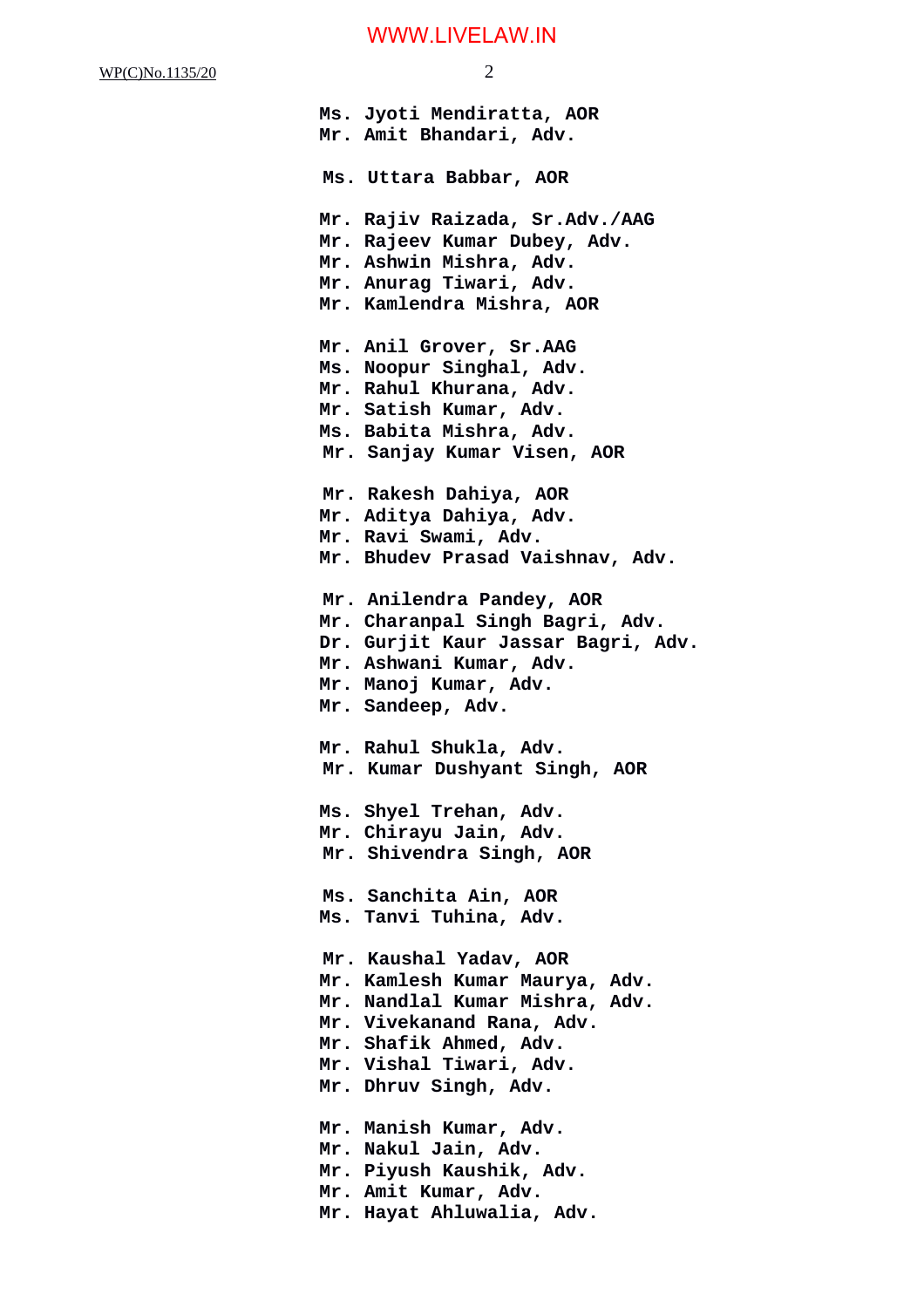## **Ms. Divya Roy, Adv.**

## **UPON hearing the counsel the Court made the following O R D E R**

**Heard Mr. Vikas Singh, senior counsel for the petitioners, Mr. Tushar Mehta, Solicitor General on behalf of the Union of India, Dr. A.M. Singhvi, senior counsel on behalf of the Government of National Capital Territory of Delhi, Mr. Rakesh Dahiya, Mr. Manish Kumar and Ms. Shyel Trehan, appearing on behalf of the applicant/intervenors.**

**The Solicitor General submitted that (i) the Air Quality Index of Delhi this morning was 290 as compared to 403 last week; (ii) In view of the improvement in Delhi's air quality the ban on construction activities has been lifted with effect from 22.11.2021; (iv) decisions have been taken by the Commission for Air Quality Management in National Capital Region and Adjoining Areas at a meeting on 21.11.2021; (v) the Note tendered indicates that the Commission by Direction No.44 dated 16.11.2021 directed the NCR States and Government of NCT of Delhi to take concerted action and preventive measures in various sectors to mitigate the adverse air quality;** (vi) **to minimise industrial pollution, industries which are already connected to PNG supply but are still using other fuels have been closed down; (vii) industries which were using unapproved fuels have also been closed down; and (viii) intensive and continuous drives to monitor compliance of air pollution control norms by industrial units and for suitable penal action and/or closure have been adopted.**

**The Solicitor General also referred to the Affidavit dated 16.11.2021 filed on behalf of the Ministry of Environment, Forests and Climate Change (respondent No.1 herein) in compliance with the order dated 15.11.2021 and read out various steps taken by the Government for effective control of air pollution in Delhi-NCR.**

**The Solicitor General submitted that a plan for graded response has been prepared in pursuance of which measures are identified to be taken progressively on the basis of worsening levels of ambient air pollution. The graded response plan which has**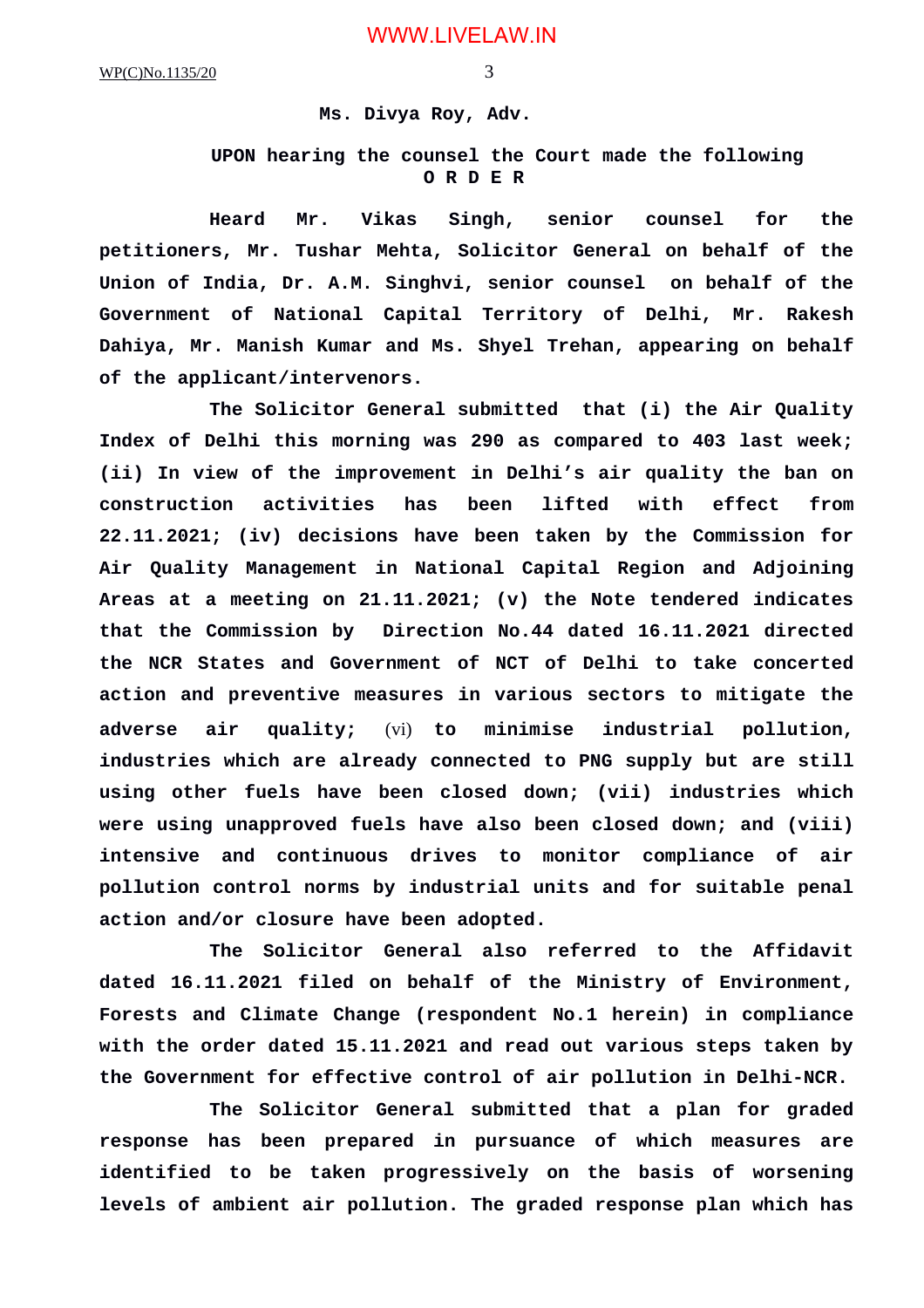**been formulated envisages that action is to be taken after a deterioration in the air quality is actually recorded. In other words, action is proposed after air quality has deteriorated. We direct that instead of waiting for the air quality to deteriorate before initiating action under the graded response plan, necessary measures must be put into place in anticipation of a deterioration of air quality. For this purpose, it is necessary for the Commission to engage expert agencies with domain knowledge in meteorological data and statistical modelling. The Commission must commission a scientific study of air quality based on available data of previous years bearing upon recorded levels of air pollution. The study must factor in seasonal variations and other relevant parameters. Once a scientific model is available, which factors in wind velocity as well as natural and man-made phenomena, the graded response plan can be modulated to provide for measures being taken in advance, based on anticipated changes in air quality without waiting for the air quality to deteriorate. On this basis steps can be planned at least a week in advance and even earlier, based on anticipated levels of air pollution in the foreseeable future. The Commission shall carry out the above exercise within a month and report the steps taken for compliance with this direction.**

**In the meantime, as an interim measure and until further orders, we re-impose the ban on the construction activities in the NCR subject to the following two conditions:-**

**(i) Non-polluting activities relating to construction such as the plumbing work, interior decoration, electrical work and carpentry are allowed to be continued;**

**(ii) The States shall use the funds which have been collected as labour cess for the welfare of construction workers to provide them subsistence for the period during which construction activities are prohibited and pay wages notified under the Minimum Wages Act for the respective**